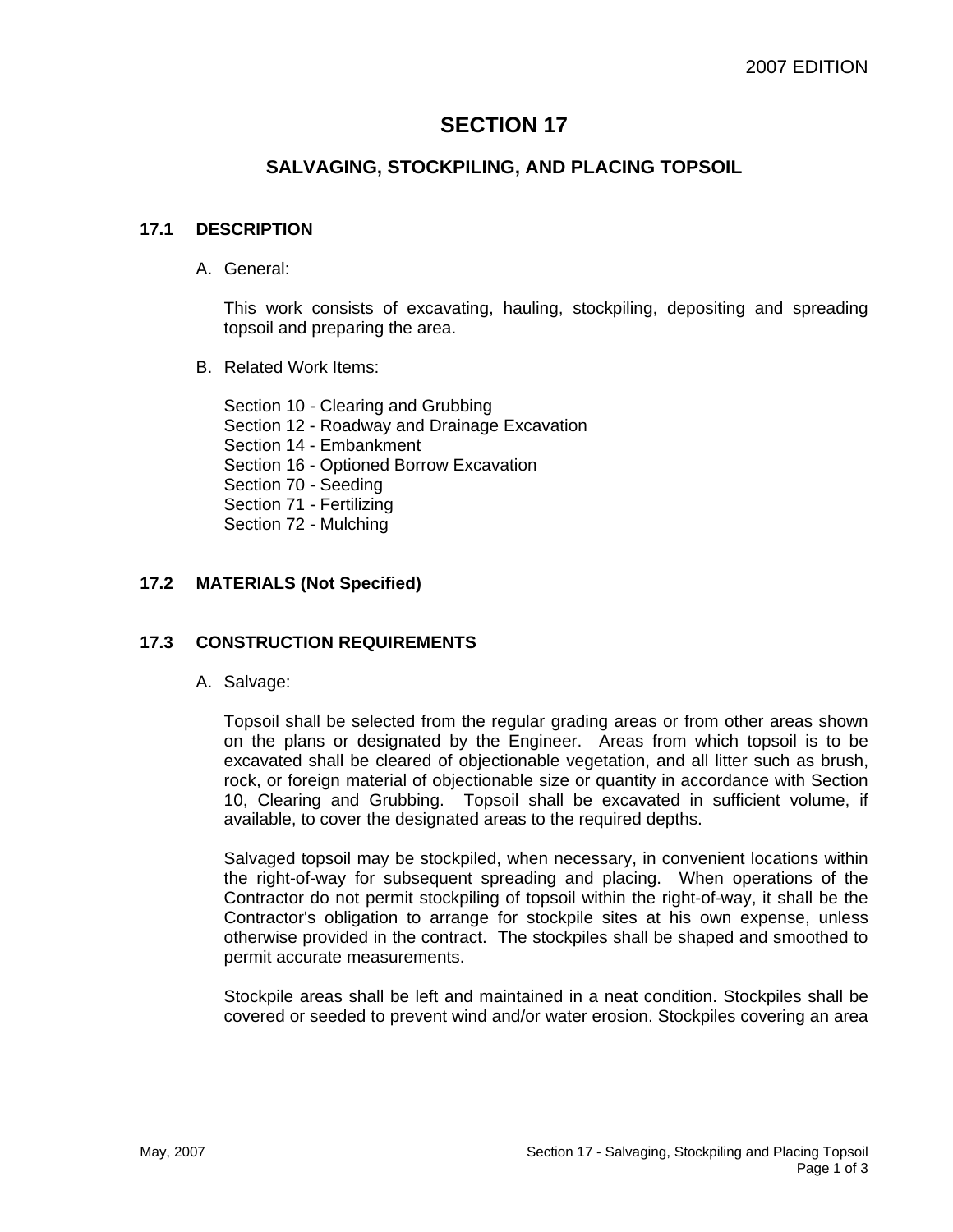one acre or more in size, which will remain in place after Project Completion, require an Air Quality Continuous Operation Permit.

B. Preparation of Roadway:

Areas designated to be covered with salvaged topsoil shall be undercut or under filled so that the finished lines will conform to the template lines on the cross sections after the topsoil has been placed.

The areas on which topsoil is to be placed shall be smoothed to a condition satisfactory for the placement of topsoil.

C. Placing:

The areas to be covered with topsoil shall be as designated on the plans. Topsoil shall be spread evenly and uniformly over the designated areas to the plan designated depth. If topsoil is not available in sufficient quantities to cover the designated areas to the plan specified depth, the Contractor shall spread the available topsoil as directed by the Engineer.

D. Dirt/Dust Control

All activities associated with this contract shall conform to Rapid City Municipal Ordinance Chapters 8.34 through 8.44 and/or Pennington County Ordinance No. 12. The Contractor shall make every reasonable effort to minimize fugitive dirt or dust from construction activities. The Engineer may require the Contractor to water or take other actions necessary to prevent blowing dirt and/or dust and other nuisance conditions.

#### **17.4 METHOD OF MEASUREMENT**

A. Salvaged Topsoil:

Measurement for removal of topsoil from its original position will be made by the nearest whole cubic yard of volume. Measurement will not be made unless such removal is designated on the plans or directed by the Engineer. The method of measurement for removal of topsoil from under embankments will be made by measuring the topsoil stockpiles.

B. Placing Topsoil:

The cubic yards of topsoil to be measured shall be the quantity of topsoil removed from stockpiles and placed on the designated areas. If necessary, measurements will be made just prior to removal of the material from such stockpiles.